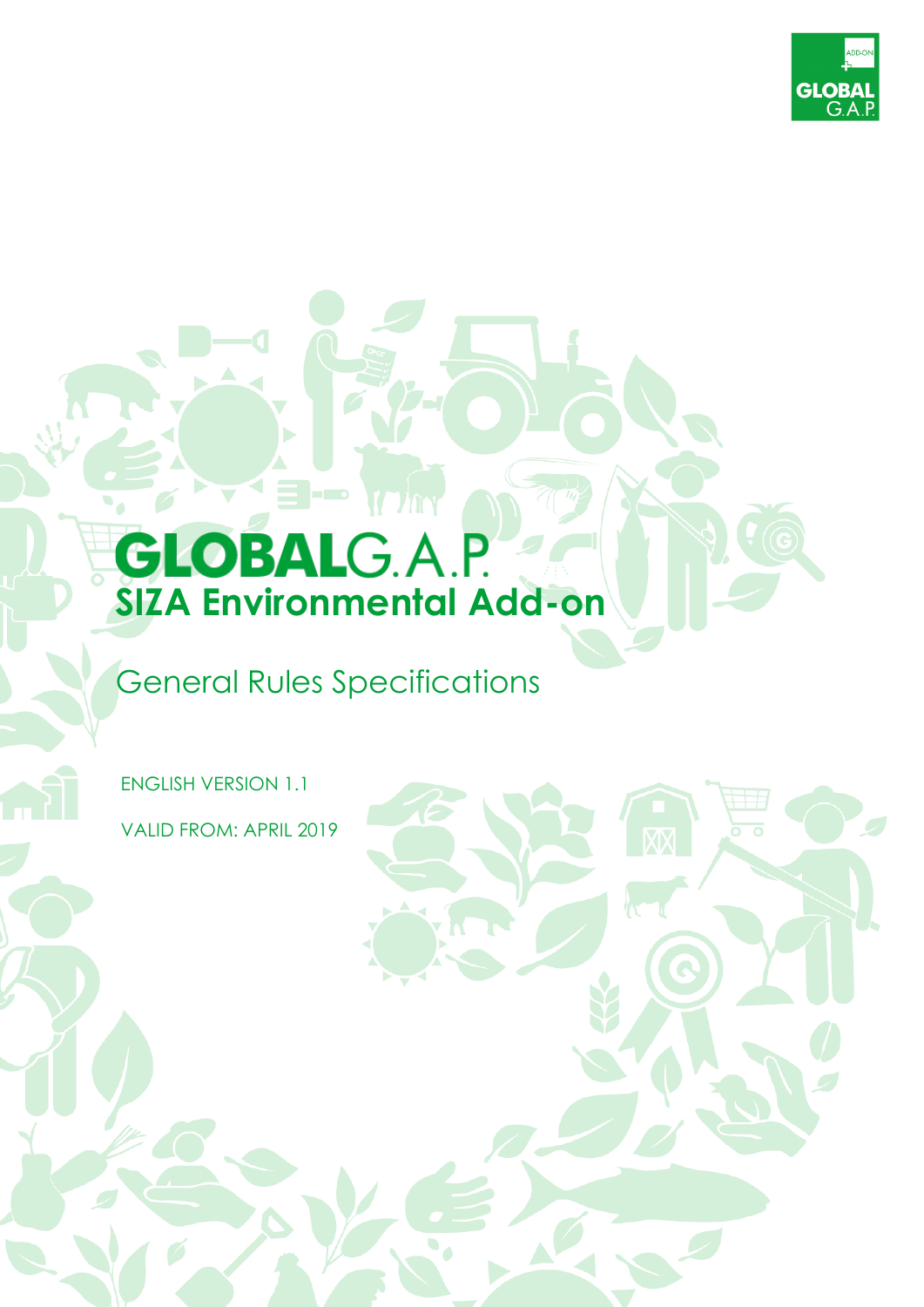

# **TABLE OF CONTENTS**

| <b>1 GENERAL BACKGROUND INFORMATION</b> | 3  |
|-----------------------------------------|----|
| 2 GENERAL RULES SPECIFICATIONS          |    |
| <b>ANNEX 1 – DATA ACCESS RULES</b>      | 10 |
| 1 INTRODUCTION                          | 10 |
| 2 PRODUCER/COMPANY/OPERATION DATA       | 10 |
| 3 PRODUCT AND ASSESSMENT DATA           | 11 |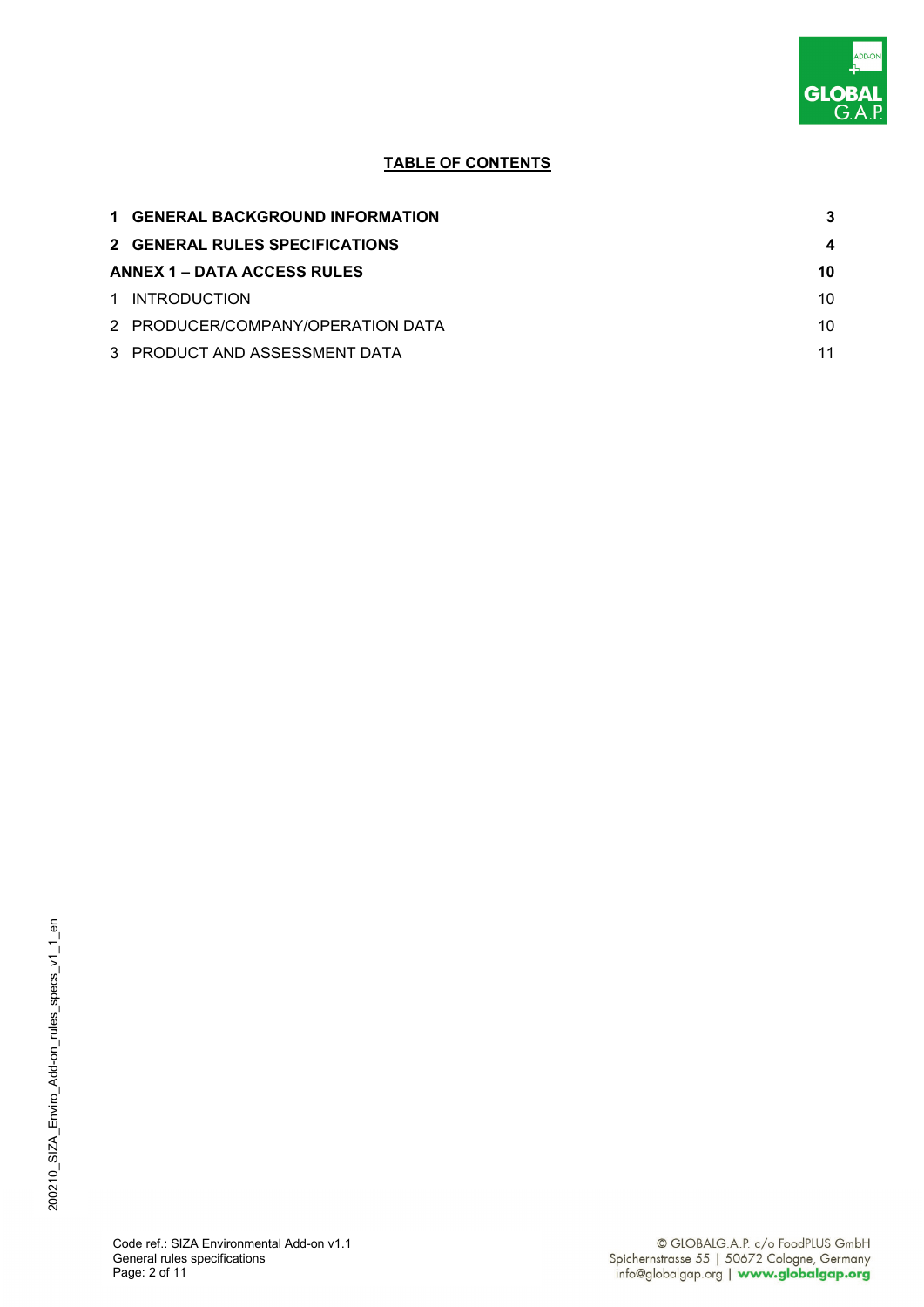

## **1 GENERAL BACKGROUND INFORMATION**

| Name and version of the add-on:                                                             | SIZA Environmental Add-on version 1.1                                                                                                                                      |
|---------------------------------------------------------------------------------------------|----------------------------------------------------------------------------------------------------------------------------------------------------------------------------|
| Scope:                                                                                      | <b>Fruit and Vegetables</b>                                                                                                                                                |
| Scheme ID:                                                                                  | 272: SIZA Enviromental Add-on V1.1 - annual assessment<br>273: SIZA Enviromental Add-on V1.1 - 2 year assessment<br>274: SIZA Enviromental Add-on V1.1 - 3 year assessment |
| Application in country(ies):                                                                | South Africa                                                                                                                                                               |
| Add-on Observers:                                                                           | <b>SIZA Observers</b>                                                                                                                                                      |
| The applicable add-on control<br>points and compliance criteria<br>(CPCC) name and version: | SIZA Environmental Standard version 1.1 April 2019                                                                                                                         |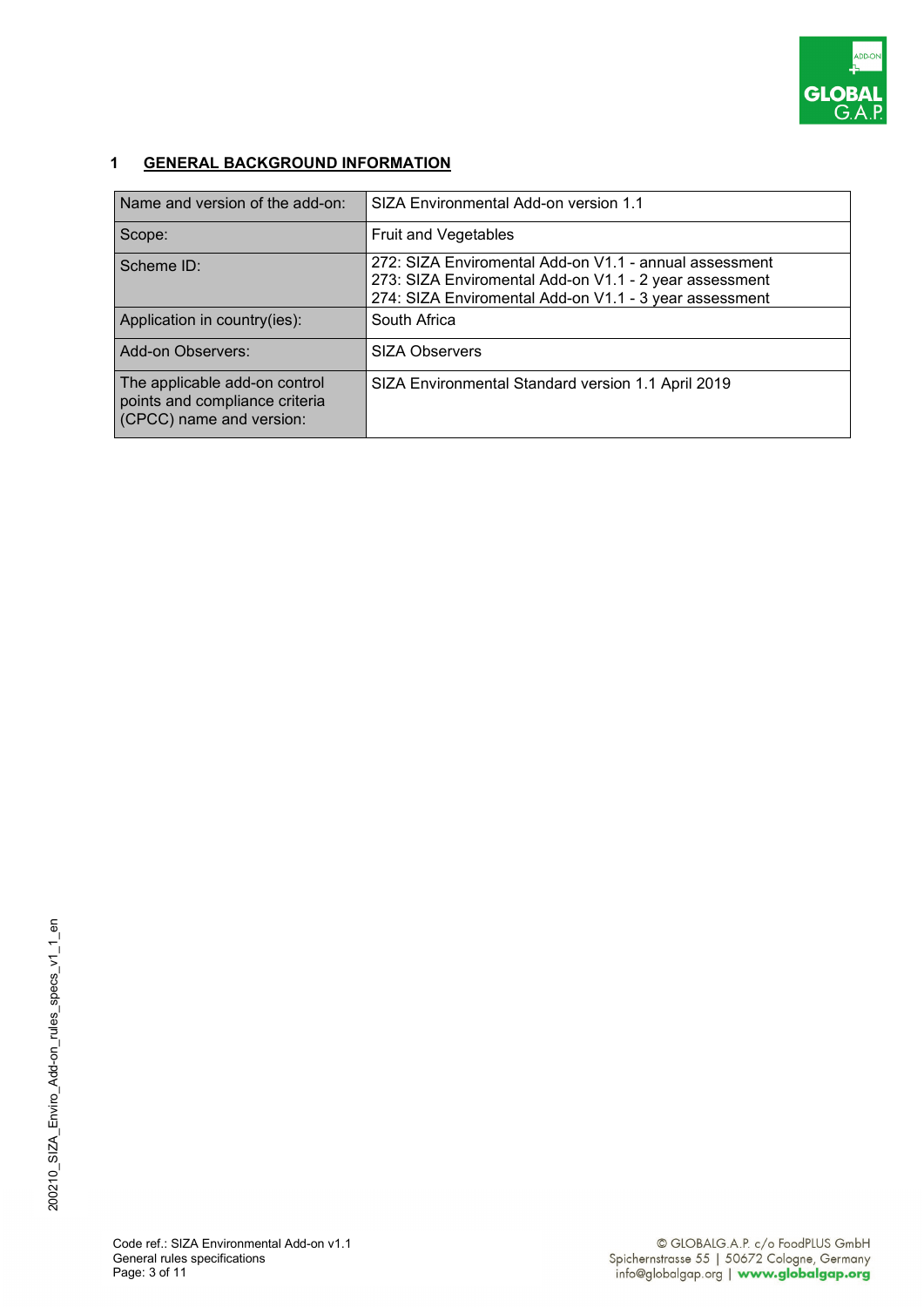

### **2 GENERAL RULES SPECIFICATIONS**

This document contains the general rules specifications exclusively applicable for the SIZA Environmental Add-on. The basis for this document are the latest **GLOBALG.A.P.** general add-on rules, which should be consulted while reading these general rules specifications.

| <b>Section</b>                                              |                                                                                                                                             |                                                                                                                                                                                                                                                                                                                                                        |  |
|-------------------------------------------------------------|---------------------------------------------------------------------------------------------------------------------------------------------|--------------------------------------------------------------------------------------------------------------------------------------------------------------------------------------------------------------------------------------------------------------------------------------------------------------------------------------------------------|--|
| Numbering based on<br>GLOBALG.A.P.<br>general add-on rules) | <b>General Add-on Rule</b>                                                                                                                  | <b>Requirements for the SIZA</b><br><b>Environmental Add-on</b>                                                                                                                                                                                                                                                                                        |  |
| <b>3. APPLICATION OPTIONS</b>                               |                                                                                                                                             |                                                                                                                                                                                                                                                                                                                                                        |  |
| Preconditions:                                              |                                                                                                                                             |                                                                                                                                                                                                                                                                                                                                                        |  |
| 3.1 Option 1 -<br><b>Individual Producer</b>                |                                                                                                                                             |                                                                                                                                                                                                                                                                                                                                                        |  |
| 3.1.1                                                       | Option 1 - Multisite without<br>Implementation of a QMS                                                                                     | This option is possible                                                                                                                                                                                                                                                                                                                                |  |
| 3.1.2                                                       | Option 1 - Multisite with<br>Implementation of a QMS                                                                                        | This option is possible                                                                                                                                                                                                                                                                                                                                |  |
| 3.2 Option $2 -$<br>Producer Group                          |                                                                                                                                             | This option is not possible                                                                                                                                                                                                                                                                                                                            |  |
| <b>4. REGISTRATION PROCESS</b>                              |                                                                                                                                             |                                                                                                                                                                                                                                                                                                                                                        |  |
| <b>4.1 Certification Bodies</b>                             |                                                                                                                                             |                                                                                                                                                                                                                                                                                                                                                        |  |
| a)                                                          | <b>Applicant Registration</b>                                                                                                               | SIZA will register the producer for the SIZA<br>Environmental Add-on in the GLOBALG.A.P.<br>database.                                                                                                                                                                                                                                                  |  |
| c)                                                          | Information on approved CBs is<br>available for every add-on and<br>published on the GLOBALG.A.P.<br>website.                               | Only GLOBALG.A.P. approved certification<br>bodies (CBs) may conduct SIZA<br>Environmental Add-on assessments.<br>List of GLOBALG.A.P. approved CBs are<br>available on the <b>GLOBALG.A.P. website.</b><br>Customize the search by selecting the region,<br>country, and scope.                                                                       |  |
| 4.2 Registration                                            |                                                                                                                                             |                                                                                                                                                                                                                                                                                                                                                        |  |
| d)                                                          | The duration of the service contract is<br>set between the CB and the producer.                                                             | The contract between the producer and CB is<br>independent of SIZA and the GLOBALG.A.P.<br>Secretariat.                                                                                                                                                                                                                                                |  |
| <b>5. ASSESSMENT PROCESS</b>                                |                                                                                                                                             |                                                                                                                                                                                                                                                                                                                                                        |  |
| 5.1 Self-Assessment                                         |                                                                                                                                             |                                                                                                                                                                                                                                                                                                                                                        |  |
| a)                                                          | Self-assessments are required in case<br>the specific add-on includes this<br>requirement in the control points and<br>compliance criteria. | The SIZA Environmental Self-Assessment<br>Questionnaire (SAQ's) must be completed by<br>the SIZA member on the My SIZA platform.<br>SAQ's must be updated annually within 90<br>days from the annual renewal of the profile.<br>Once registration is completed and the SAQ<br>is approved, the supplier can request to be<br>audited via the platform. |  |
| 5.2 Second or Third Party Assessments                       |                                                                                                                                             |                                                                                                                                                                                                                                                                                                                                                        |  |
| a)                                                          | A second (an appointed organization)<br>or 3rd party (an independent<br>certification body) shall conduct the<br>add-on assessments.        | The SIZA Environmental Add-on can only be<br>assessed by GLOBALG.A.P. approved CBs.                                                                                                                                                                                                                                                                    |  |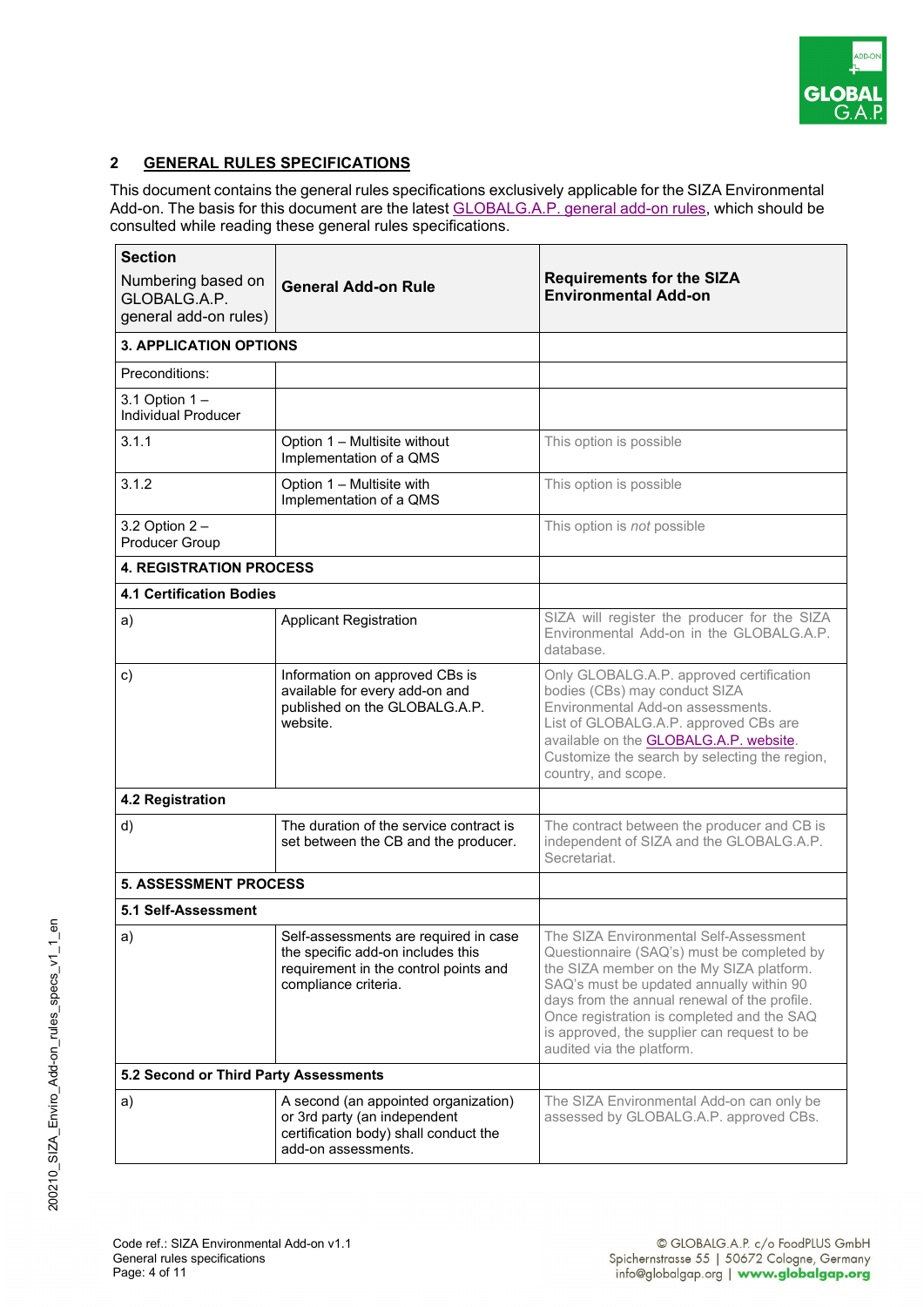

| <b>Section</b>                                                          |                                                                                                                                                                                                            |                                                                                                                                                                                                                                                                                                                                                                                                                                                                                                                                                                          |
|-------------------------------------------------------------------------|------------------------------------------------------------------------------------------------------------------------------------------------------------------------------------------------------------|--------------------------------------------------------------------------------------------------------------------------------------------------------------------------------------------------------------------------------------------------------------------------------------------------------------------------------------------------------------------------------------------------------------------------------------------------------------------------------------------------------------------------------------------------------------------------|
| Numbering based on<br>GLOBALG.A.P.<br>general add-on rules)             | <b>General Add-on Rule</b>                                                                                                                                                                                 | <b>Requirements for the SIZA</b><br><b>Environmental Add-on</b>                                                                                                                                                                                                                                                                                                                                                                                                                                                                                                          |
| b)                                                                      | The assessments shall only be done<br>by the following parties as approved:                                                                                                                                |                                                                                                                                                                                                                                                                                                                                                                                                                                                                                                                                                                          |
| $\mathsf{i}$                                                            | CB inspectors or auditors that are<br>already approved to conduct<br>inspections for accredited standards<br>such as GLOBALG.A.P. IFA, or<br>schemes successfully benchmarked to<br>the specific sub-cope. | This is possible                                                                                                                                                                                                                                                                                                                                                                                                                                                                                                                                                         |
| ii)                                                                     | Inspectors or auditors from<br>GLOBALG.A.P. approved CBs<br>conducting inspections against non-<br>accredited standards, or                                                                                | This is not possible                                                                                                                                                                                                                                                                                                                                                                                                                                                                                                                                                     |
| iii)                                                                    | Licensed Farm Assurers that have<br>approval for assessing the specific<br>add-on.                                                                                                                         | This is not possible                                                                                                                                                                                                                                                                                                                                                                                                                                                                                                                                                     |
|                                                                         | 5.2.1 Option 1 - Individual Producer (without QMS)                                                                                                                                                         |                                                                                                                                                                                                                                                                                                                                                                                                                                                                                                                                                                          |
| a)                                                                      | Producer receives an annual<br>assessment.                                                                                                                                                                 | The SIZA Environmental Add-on shall only be<br>assessed together with the Integrated Farm<br>Assurance (IFA) inspection/audit, never on its<br>own.<br>The SIZA Environmental Add-on assessment<br>frequency will be based on a risk profile (as<br>provided by SIZA): it could be annually (high<br>risk) or every 2 or 3 years, depending on the<br>outcome of the risk profile. See "SIZA<br>Environmental Audit Process and<br>Methodology Annex 2" for more details. The<br>annual add-on fee always applies. See<br>section 7 'Fees' of this document for details. |
| b)                                                                      | The duration and timing of<br>assessments will be part of agreement<br>with the CB.                                                                                                                        | The duration of the SIZA Environmental Add-<br>on assessment will depend on the size of the<br>farm and the complexity of production<br>activities, therefore the additional add-on time<br>will be in the range between 1-3 hours in<br>addition to the IFA inspection/audit. The<br>assessment of this Add-on shall be conducted<br>as close as possible to harvest.                                                                                                                                                                                                   |
| c)                                                                      | The timing will be clarified:                                                                                                                                                                              | "SIZA Environmental Audit Process and<br>Methodology" states as close as possible to<br>harvest.                                                                                                                                                                                                                                                                                                                                                                                                                                                                         |
| 5.2.2 Option 1 - Individual Producer with a QMS and Option<br>2 – Group |                                                                                                                                                                                                            |                                                                                                                                                                                                                                                                                                                                                                                                                                                                                                                                                                          |
| a)                                                                      | The QMS and the production sites<br>must be assessed.                                                                                                                                                      | For multisites with a quality management<br>system (QMS), the QMS shall be managed<br>centrally and be assessed at same time as<br>the IFA audit.<br>No Option 2 producer groups are covered<br>under the SIZA Environmental Add-on.                                                                                                                                                                                                                                                                                                                                     |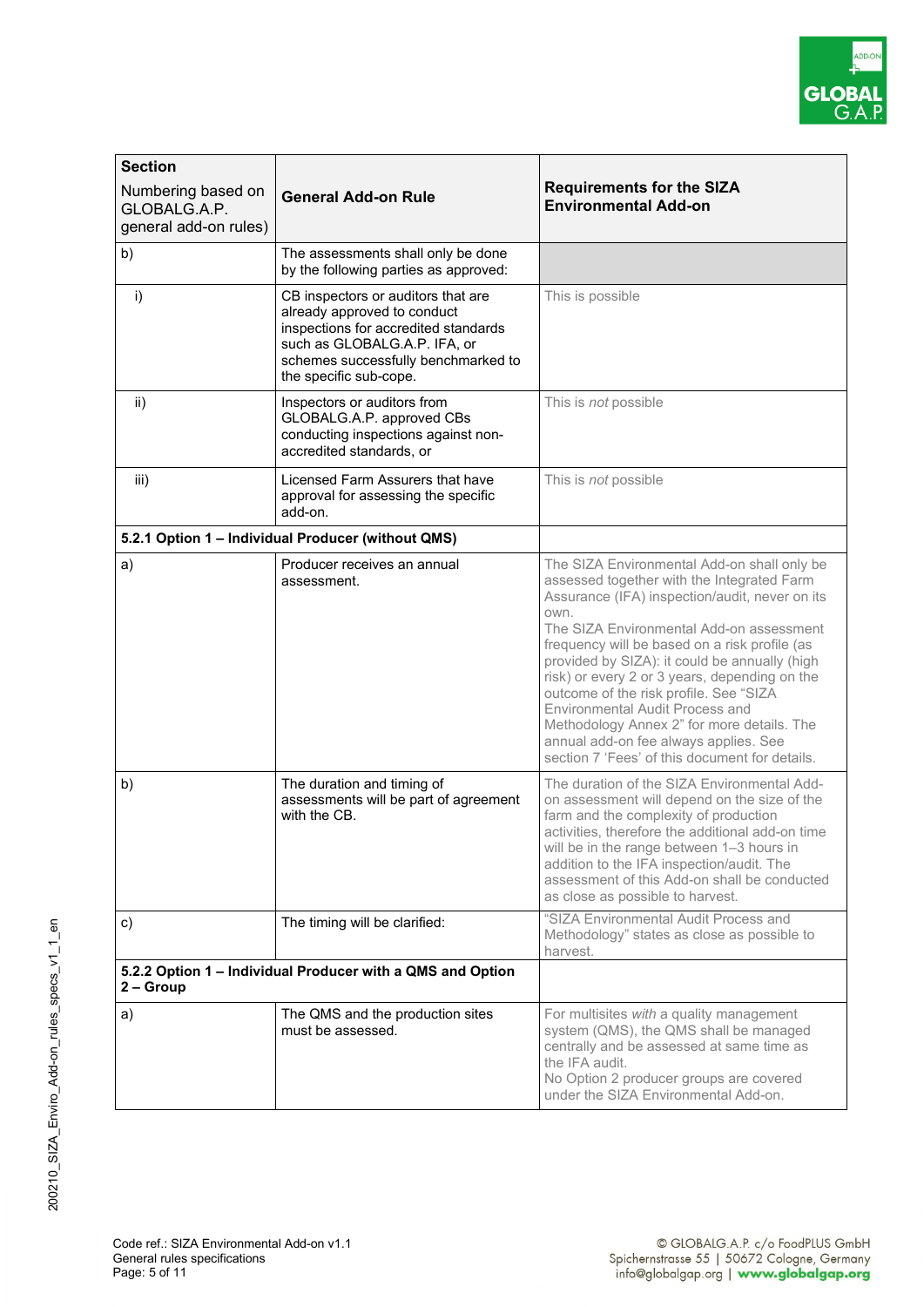

| <b>Section</b>                                              |                                                                                                                                                                                                                                                                                                               |                                                                                                                                                                                                                                                                                                                                                                                                                                                                                                                                                                                                                              |  |
|-------------------------------------------------------------|---------------------------------------------------------------------------------------------------------------------------------------------------------------------------------------------------------------------------------------------------------------------------------------------------------------|------------------------------------------------------------------------------------------------------------------------------------------------------------------------------------------------------------------------------------------------------------------------------------------------------------------------------------------------------------------------------------------------------------------------------------------------------------------------------------------------------------------------------------------------------------------------------------------------------------------------------|--|
| Numbering based on<br>GLOBALG.A.P.<br>general add-on rules) | <b>General Add-on Rule</b>                                                                                                                                                                                                                                                                                    | <b>Requirements for the SIZA</b><br><b>Environmental Add-on</b>                                                                                                                                                                                                                                                                                                                                                                                                                                                                                                                                                              |  |
| b)                                                          | The CB does not assess all production<br>sites, but just a sample. It is not the<br>responsibility of the CB to determine<br>the compliance of each production site<br>(this responsibility rests with the<br>applicant). The CB must assess<br>whether the applicant's internal<br>controls are appropriate. | In terms of this Add-on: Option 1 multisites<br>with QMS - all registered production sites<br>shall be assessed. For multisites, all<br>production sites shall be assessed in order to<br>comply with the "SIZA Environmental Audit<br>Process and Methodology". Sites will only<br>have to undergo one assessment per<br>assessment cycle (which depends on the<br>assessment frequency matrix), i.e., SIZA<br>Environmental Add-on assessment will not<br>form part of a 2 <sup>nd</sup> annual IFA inspection/audit<br>for multisites. No Option 2 producer groups<br>are covered under the SIZA Environmental<br>Add-on. |  |
| c)                                                          | The duration of the add-on<br>assessments will be clarified:                                                                                                                                                                                                                                                  | The duration of the SIZA Environmental Add-<br>on assessment will depend on the size of the<br>farm and the complexity of production<br>activities, therefore the additional assessment<br>time will be in the range of 1-3 hours in<br>addition to the IFA inspection/audit.<br>No Option 2 producer groups are covered<br>under the SIZA Environmental Add-on.                                                                                                                                                                                                                                                             |  |
| d)                                                          | The sampling method, frequency,<br>timing will be clarified:                                                                                                                                                                                                                                                  | No sampling possible.                                                                                                                                                                                                                                                                                                                                                                                                                                                                                                                                                                                                        |  |
| <b>5.3 Unannounced Assessments</b>                          |                                                                                                                                                                                                                                                                                                               |                                                                                                                                                                                                                                                                                                                                                                                                                                                                                                                                                                                                                              |  |
| a)                                                          | It is possible that a specific add-on<br>program requires that producers<br>receive unannounced assessments.                                                                                                                                                                                                  | This is in addition to the GLOBALG.A.P.<br>general regulations relating to unannounced<br>inspections and will be managed by SIZA: The<br>SIZA Environmental Add-on assessment will be<br>conducted as part of the unannounced process<br>under the "SIZA Environmental Audit Process<br>and Methodology": SIZA states that<br>assessments are unannounced when they take<br>place without any warning, or semi-announced<br>where the producer knows they will happen, but<br>is not sure when (but these shall be requested<br>by the buyer, retailer, supplier, exporter, etc.).                                          |  |
| b)                                                          | If it is a requirement, 10% of the add-<br>on producers or groups of a CB shall<br>be assessed annually, unless stated<br>otherwise.                                                                                                                                                                          | This is not applicable according to the "SIZA<br>Environmental Audit Process and<br>Methodology", but still possible under<br>GLOBALG.A.P. general regulations.                                                                                                                                                                                                                                                                                                                                                                                                                                                              |  |
| c)                                                          | The assessment, if applicable, shall be<br>announced no longer than 48 hours in<br>advance.                                                                                                                                                                                                                   | This is in addition to the GLOBALG.A.P.<br>general regulations regarding unannounced<br>inspections and will be managed by SIZA:<br>May be unannounced/semi-announced (date<br>not known, only the period, which can range<br>from within 2 weeks to 2 months)                                                                                                                                                                                                                                                                                                                                                               |  |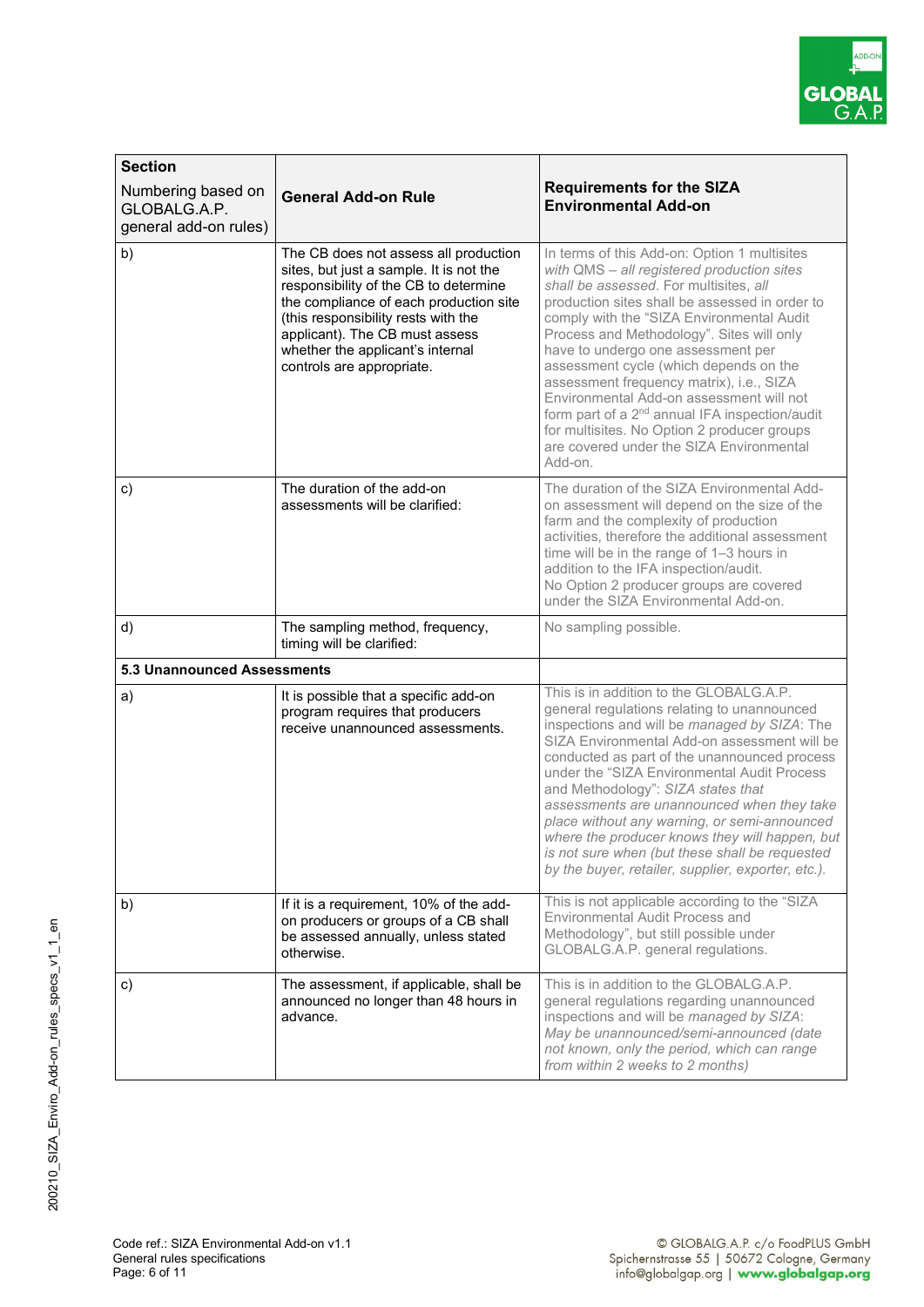

| <b>Section</b>                     |                                                                                                                                                                                |                                                                                                                                                                                                                                                                                                                                                                                                                                                                                                                                                                                                                                                                                                                                                                                                                                                                                                                                                                                                                                                                                                                                                                                                                                                                                                                                                                                                                                                                                                                                                                                                                                                                                                                                                                                                                                                                                                                                                                                                                                                                        |
|------------------------------------|--------------------------------------------------------------------------------------------------------------------------------------------------------------------------------|------------------------------------------------------------------------------------------------------------------------------------------------------------------------------------------------------------------------------------------------------------------------------------------------------------------------------------------------------------------------------------------------------------------------------------------------------------------------------------------------------------------------------------------------------------------------------------------------------------------------------------------------------------------------------------------------------------------------------------------------------------------------------------------------------------------------------------------------------------------------------------------------------------------------------------------------------------------------------------------------------------------------------------------------------------------------------------------------------------------------------------------------------------------------------------------------------------------------------------------------------------------------------------------------------------------------------------------------------------------------------------------------------------------------------------------------------------------------------------------------------------------------------------------------------------------------------------------------------------------------------------------------------------------------------------------------------------------------------------------------------------------------------------------------------------------------------------------------------------------------------------------------------------------------------------------------------------------------------------------------------------------------------------------------------------------------|
|                                    |                                                                                                                                                                                | <b>Requirements for the SIZA</b>                                                                                                                                                                                                                                                                                                                                                                                                                                                                                                                                                                                                                                                                                                                                                                                                                                                                                                                                                                                                                                                                                                                                                                                                                                                                                                                                                                                                                                                                                                                                                                                                                                                                                                                                                                                                                                                                                                                                                                                                                                       |
| Numbering based on<br>GLOBALG.A.P. | <b>General Add-on Rule</b>                                                                                                                                                     | <b>Environmental Add-on</b>                                                                                                                                                                                                                                                                                                                                                                                                                                                                                                                                                                                                                                                                                                                                                                                                                                                                                                                                                                                                                                                                                                                                                                                                                                                                                                                                                                                                                                                                                                                                                                                                                                                                                                                                                                                                                                                                                                                                                                                                                                            |
| general add-on rules)              |                                                                                                                                                                                |                                                                                                                                                                                                                                                                                                                                                                                                                                                                                                                                                                                                                                                                                                                                                                                                                                                                                                                                                                                                                                                                                                                                                                                                                                                                                                                                                                                                                                                                                                                                                                                                                                                                                                                                                                                                                                                                                                                                                                                                                                                                        |
| <b>6. APPROVAL PROCESS</b>         |                                                                                                                                                                                |                                                                                                                                                                                                                                                                                                                                                                                                                                                                                                                                                                                                                                                                                                                                                                                                                                                                                                                                                                                                                                                                                                                                                                                                                                                                                                                                                                                                                                                                                                                                                                                                                                                                                                                                                                                                                                                                                                                                                                                                                                                                        |
|                                    |                                                                                                                                                                                |                                                                                                                                                                                                                                                                                                                                                                                                                                                                                                                                                                                                                                                                                                                                                                                                                                                                                                                                                                                                                                                                                                                                                                                                                                                                                                                                                                                                                                                                                                                                                                                                                                                                                                                                                                                                                                                                                                                                                                                                                                                                        |
| conformance                        | 6.1 Requirements to achieve and maintain add-on                                                                                                                                |                                                                                                                                                                                                                                                                                                                                                                                                                                                                                                                                                                                                                                                                                                                                                                                                                                                                                                                                                                                                                                                                                                                                                                                                                                                                                                                                                                                                                                                                                                                                                                                                                                                                                                                                                                                                                                                                                                                                                                                                                                                                        |
| a)                                 | The CPCC of the add-on program may<br>consist of different levels; e.g. knock-<br>out points, Major Musts, Minor Musts,<br>or Recommendations or may have a<br>scoring system. | The SIZA Environmental Add-on scoring<br>system is based on the following levels:<br>Critical, Major, and Minor. Therefore, the level<br>according to the SIZA requirement may differ<br>from the IFA level and will be assigned once<br>the results are split into 2 separate reports on<br>the two different platforms.                                                                                                                                                                                                                                                                                                                                                                                                                                                                                                                                                                                                                                                                                                                                                                                                                                                                                                                                                                                                                                                                                                                                                                                                                                                                                                                                                                                                                                                                                                                                                                                                                                                                                                                                              |
| b)                                 | For each add-on program, the<br>conformance rules based on the<br>constitution of the CPCC and will be<br>stipulated:                                                          |                                                                                                                                                                                                                                                                                                                                                                                                                                                                                                                                                                                                                                                                                                                                                                                                                                                                                                                                                                                                                                                                                                                                                                                                                                                                                                                                                                                                                                                                                                                                                                                                                                                                                                                                                                                                                                                                                                                                                                                                                                                                        |
| $\mathbf{c})$                      | The compliance percentage shall be<br>calculated taking into account all the<br>control points applicable to each site<br>and product.                                         | Results of the SIZA Environmental Add-on shall be<br>displayed as Criticals, Majors, and Minors.<br>Improvement plan and corrective action plan shall<br>be submitted by the producer. Assessors can also<br>note recommendations (although it is not an official<br>criterium). Non-compliances and observations shall<br>be classified according to:<br>• The frequency of the problem and whether the<br>issue is an isolated occurrence<br>• The potential severity of the problem<br>• The probability of recurrence<br>• The management system in place.<br>• The response of the management<br>A minor non-compliance is:<br>• An occasional or isolated problem<br>• An issue which presents a low risk to<br>workers/those on-site and the environment<br>• A policy issue or misunderstanding where there is<br>no evidence of a material breach<br>A major non-compliance is:<br>• A breach which represents a danger to<br>workers/those on-site and the environment<br>• A material breach of a code<br>requirement/legislation<br>• A systemic violation of a code<br>requirement/legislation<br>A critical non-compliance is:<br>• An issue which presents imminent risk to the<br>environment or constitutes a significant breach of<br>environmental legislation, and/or;<br>• A major non-compliance that has not been<br>addressed or for which no significant improvement<br>has been made by the time of a follow-up<br>assessment, despite supplier commitment to<br>resolve the issue<br>Critical non-compliances include:<br>• Inconsistencies between different types of<br>documents and environmental practices (see 4.4.2)<br>• Causing pollution to natural resources, which have<br>an effect on human health<br>• Cultivating pristine natural areas/virgin soil without<br>the necessary authorization<br>• Evidence of the deliberate provision of false<br>information to assessors so as to disguise the<br>degradation of environmental conditions. Critical<br>non-compliances should trigger an alert notification<br>(see 4.5). |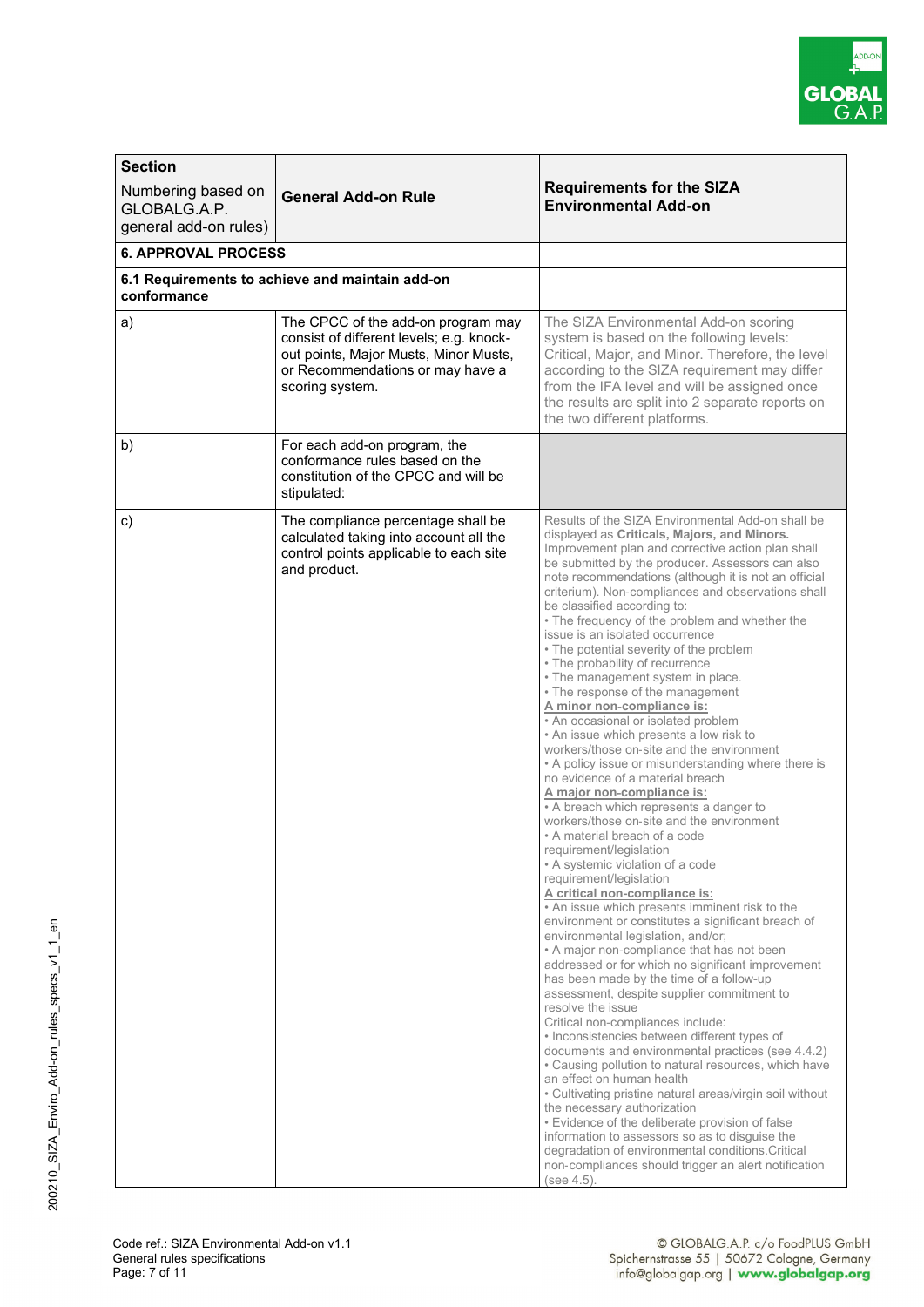

| <b>Section</b>                                                                                                           |                                                                                                                                                  |                                                                                                                                                                                                                                                                                                                                                                                                                                                                                                                                                                                                |  |
|--------------------------------------------------------------------------------------------------------------------------|--------------------------------------------------------------------------------------------------------------------------------------------------|------------------------------------------------------------------------------------------------------------------------------------------------------------------------------------------------------------------------------------------------------------------------------------------------------------------------------------------------------------------------------------------------------------------------------------------------------------------------------------------------------------------------------------------------------------------------------------------------|--|
| Numbering based on<br>GLOBALG.A.P.<br>general add-on rules)                                                              | <b>General Add-on Rule</b>                                                                                                                       | <b>Requirements for the SIZA</b><br><b>Environmental Add-on</b>                                                                                                                                                                                                                                                                                                                                                                                                                                                                                                                                |  |
|                                                                                                                          |                                                                                                                                                  | A recommendation is:<br>• The identification of an opportunity for<br>improvement.<br>• A possible issue which may develop into a non-<br>compliance without further action<br>• An issue concerning which the auditor has some<br>evidence indicating its possible presence, but which<br>is not confirmed by more than one data point                                                                                                                                                                                                                                                        |  |
| d)                                                                                                                       | In all cases, after an inspection, the<br>calculation to show compliance (or<br>non-compliance) must be available.                               | 1) To be discussed and agreed at closing<br>meeting on-site as part of the summary of<br>findings and corrective actions as presented by<br>the assessor<br>2) Producer shall receive a copy at the end of<br>the assessment                                                                                                                                                                                                                                                                                                                                                                   |  |
| <b>6.2 Sanctions</b>                                                                                                     |                                                                                                                                                  |                                                                                                                                                                                                                                                                                                                                                                                                                                                                                                                                                                                                |  |
| $\mathbf{c})$                                                                                                            | Outstanding non-conformances<br>identified during the first assessment<br>shall be closed within the timeframe<br>agreed with the program owner. | 1) Time frame to be agreed at the end of the<br>assessment between producer and CB<br>2) Follow-up assessments (full or partial)<br>needed to see closing out of Major and<br>Critical non-compliances (before deadline of<br>around 6 months from initial assessment)<br>3) Producer uploads corrective actions on the<br>SIZA platform<br>4) Extension for corrective actions is allowed,<br>if approved by SIZA<br>5) In the event of failure to take corrective<br>actions, assessment frequency will become<br>more strict, e.g., from 3 years to 2 years, or<br>from 2 years to annually |  |
| 6.5 Letter of<br><b>Conformance and</b><br><b>Inspection Cycle</b>                                                       |                                                                                                                                                  | Completion letter is issued to the producer by<br>SIZA according to the level of compliance<br>e.g., Bronze, Silver, Gold, or Platinum.<br>Validity of these is either 1, 2, or 3 years, as<br>determined by SIZA. A link will be provided<br>through the GLOBALG.A.P. database to the<br>SIZA platform for validation.                                                                                                                                                                                                                                                                        |  |
| <b>6.6 Certification</b><br><b>Integrity Program</b><br>(CIPRO)                                                          |                                                                                                                                                  |                                                                                                                                                                                                                                                                                                                                                                                                                                                                                                                                                                                                |  |
| a)                                                                                                                       | The possibility of adding CIPRO to the<br>add-on program shall be clarified.                                                                     | Not applicable in the case of the SIZA<br>Environmental Add-on, but still applies to the<br>IFA standard.                                                                                                                                                                                                                                                                                                                                                                                                                                                                                      |  |
| <b>7. CERTIFICATION BODY AND FARM ASSURE</b><br><b>REGISTRATION RULES FOR THE ADD-ON PROGRAM</b>                         |                                                                                                                                                  |                                                                                                                                                                                                                                                                                                                                                                                                                                                                                                                                                                                                |  |
| <b>General Regulations</b><br>Part I Annex I.1 Rules<br>for use of the<br>GLOBALG.A.P. Add-<br>on Trademark and<br>Logo. |                                                                                                                                                  | Not applicable - SIZA has its own rules on<br>logo use and these shall be obtained from<br>SIZA directly.                                                                                                                                                                                                                                                                                                                                                                                                                                                                                      |  |
| Data Access Rights                                                                                                       | In case of different types of master<br>data as defined in the General<br>Regulations Part I: Annex I.1.                                         | Static information such as risk category, last<br>assessment date, and element quantity:<br>number of outstanding non-compliances<br>should be visible to the public.                                                                                                                                                                                                                                                                                                                                                                                                                          |  |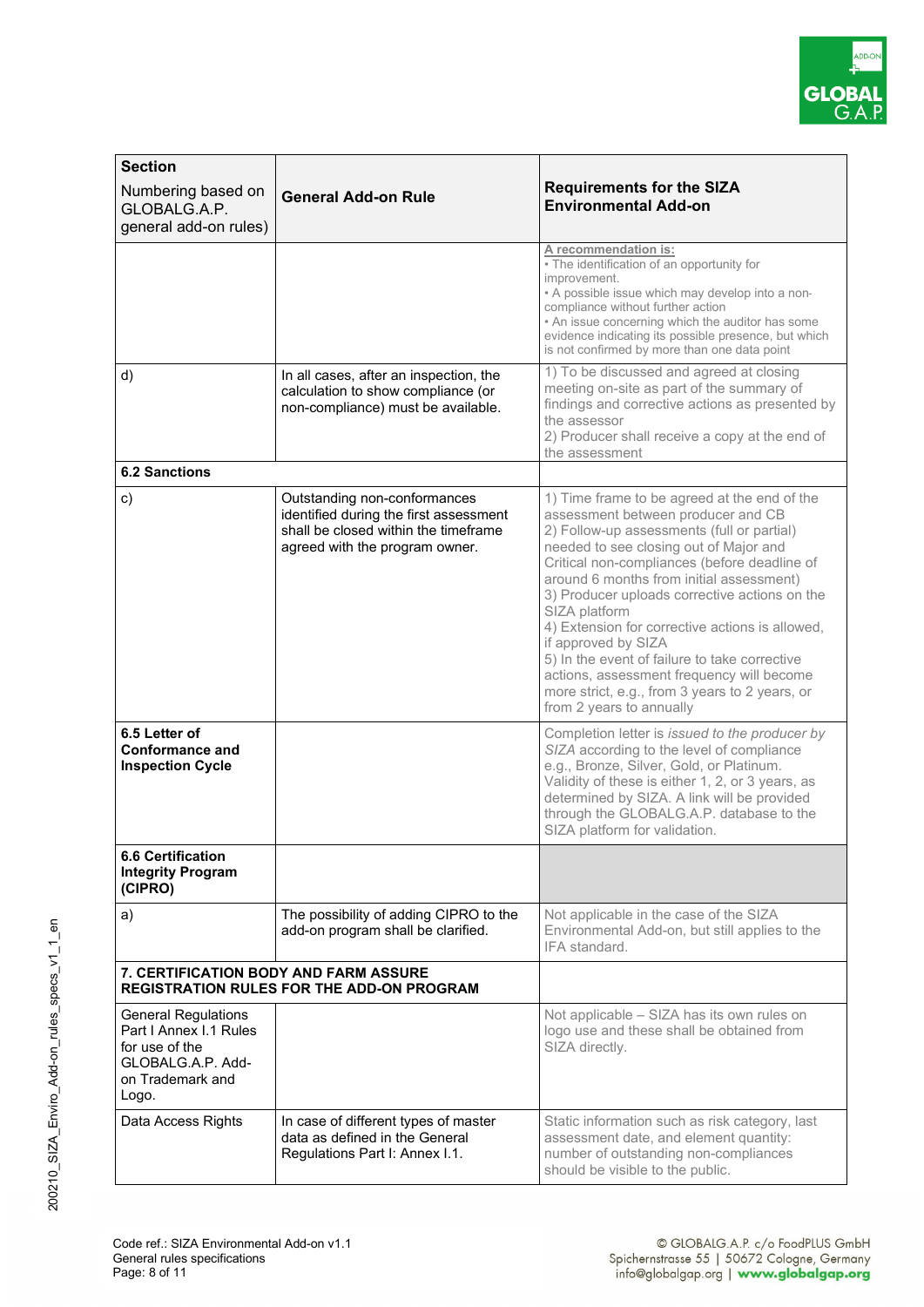

| <b>Section</b><br>Numbering based on<br>GLOBALG A.P.<br>general add-on rules) | <b>General Add-on Rule</b>                                                            | <b>Requirements for the SIZA</b><br><b>Environmental Add-on</b>                                                                                                                                                                                                                                                                                                                                                                       |
|-------------------------------------------------------------------------------|---------------------------------------------------------------------------------------|---------------------------------------------------------------------------------------------------------------------------------------------------------------------------------------------------------------------------------------------------------------------------------------------------------------------------------------------------------------------------------------------------------------------------------------|
| Assessor/Farm<br><b>Assurer Qualifications</b>                                | In case of other requirements as<br>indicated in IFA General Regulations<br>Part III. | Can only be carried out by a competent<br>environmental assessor. See "Annex 4" of<br>"SIZA Environmental Audit Process and<br>Methodology" document for qualification<br>requirements.                                                                                                                                                                                                                                               |
| Add-on Fees                                                                   | Any additional fees that may apply for<br>the different add-ons.                      | Each producer that requires the SIZA<br>Environmental Add-on shall pay €25.<br>However, producers who fall into the medium<br>or low-risk SIZA categories, and only have to<br>be assessed against the SIZA Environmental<br>Add-on every second or third year, only have<br>to pay an annual fee of €15. All fees related to<br>this add-on will be invoiced directly to SIZA.                                                       |
| Any additional<br>rule/requirement not<br>mentioned in this<br>document:      |                                                                                       | Approval of assessment to be done within 10<br>business days. Checklist shall be completed<br>online on the SIZA platform within 10<br>business days of actual assessment date.<br>The full report shall be available in the SIZA<br>Platform. Shall be able to include pictures as<br>well. Information can also be provided as part<br>of a supplementary information section in the<br>inspection report - very confidential info. |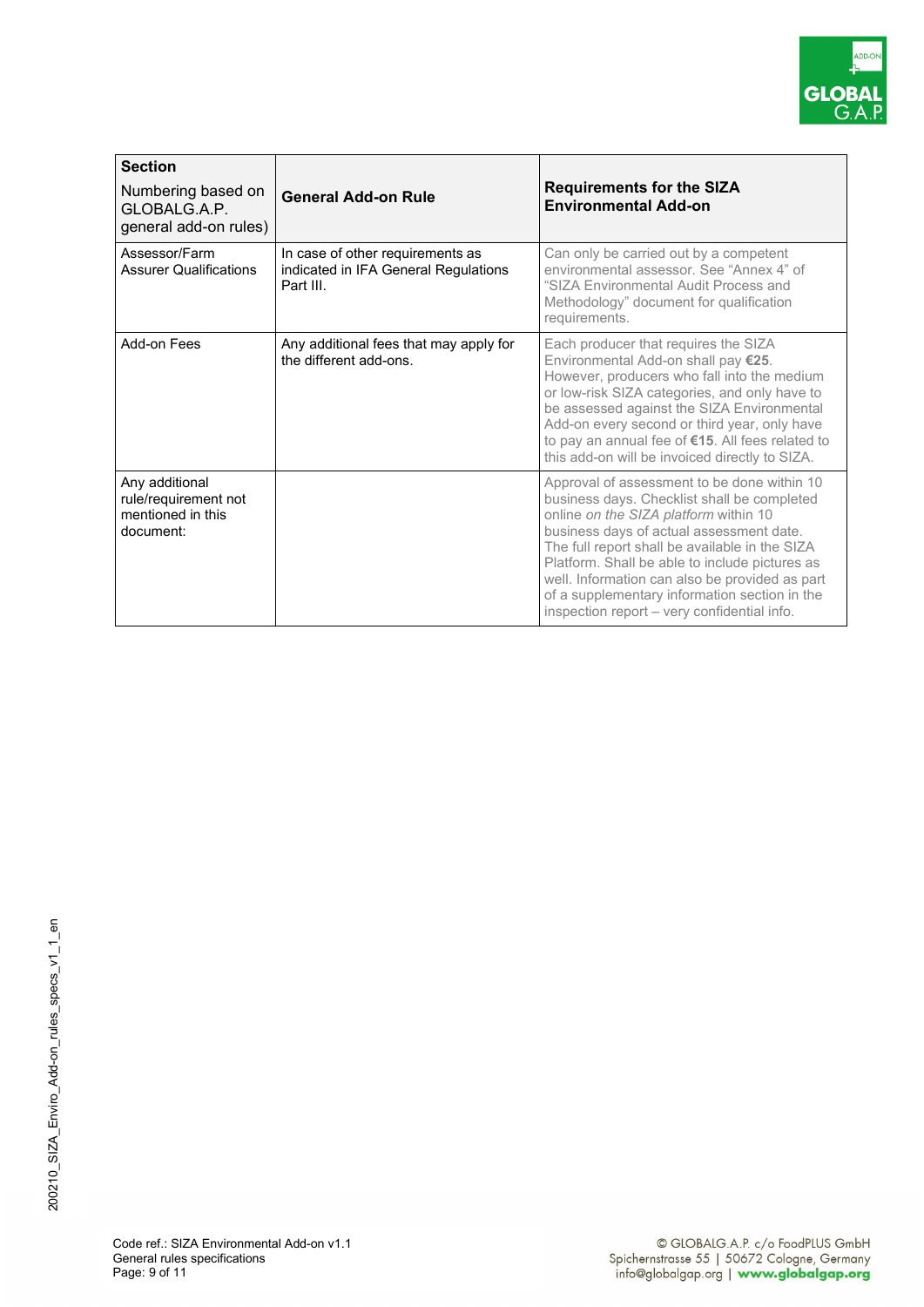

#### **ANNEX 1 – DATA ACCESS RULES**

#### **1 INTRODUCTION**

These are the data access rules as set for the SIZA Environmental Add-on.

This is a private solution and is not visible to the public.

|                     | Data access groups                                            |                                     |                           |        |
|---------------------|---------------------------------------------------------------|-------------------------------------|---------------------------|--------|
|                     | $\overline{\overline{a}}$<br>O<br>ētā<br><b>GLOBA</b><br>Secr | ō<br>Obser<br>$\overline{\text{S}}$ | ξu<br>æ<br>SIZA<br>Compa  | Public |
| Standard visibility |                                                               | X                                   | $\boldsymbol{\mathsf{A}}$ |        |

**x** = marks that this data is visible to users assigned to the respective data access group.

#### **2 PRODUCER/COMPANY/OPERATION DATA**

|                                               | Data access groups              |                    |                    |
|-----------------------------------------------|---------------------------------|--------------------|--------------------|
|                                               | نه<br>GLOBALG.A.<br>Secretariat | SIZA Observer      | SIZA as<br>Company |
| <b>Company (producer/operation)</b>           |                                 |                    |                    |
| Company name                                  | $\mathbf{x}$                    | $\mathbf{x}^{6}$   | $\mathbf x$        |
| Company address <sup>1)</sup>                 | $\mathbf{x}$                    |                    | $\mathbf x$        |
| Company city                                  | $\mathbf x$                     | $\mathbf{X}^{(6)}$ | X                  |
| Company country                               | $\mathbf{x}$                    | X                  | $\mathbf{x}$       |
| Company contact information <sup>2)</sup>     | $\mathbf{x}$                    |                    | $\mathbf x$        |
| Company website (if available)                | $\mathbf x$                     |                    | $\mathbf{x}$       |
| <b>Current GGN/GLN</b>                        | $\mathbf{x}$                    | $\mathbf{x}$       | $\mathbf x$        |
| <b>Previous GGN</b>                           | $\mathbf x$                     | X                  | $\mathbf{x}$       |
| Legal registration per country                | $\mathbf x$                     |                    | $\mathbf{x}$       |
| Location $3)$                                 | $\mathbf{x}$                    |                    | $\mathbf{x}$       |
| Contact person (responsible for legal entity) |                                 |                    |                    |
| Contact name <sup>4)</sup>                    | $\mathbf{x}$                    |                    | $\mathbf{x}$       |
| Contact information <sup>2)</sup>             | $\mathbf{x}$                    |                    | $\mathbf{x}$       |
| <b>PHU/site information</b>                   |                                 |                    |                    |
| Name of product handling unit (PHU)/site      | $\mathbf{x}$                    |                    | $\mathbf{x}$       |
| PHU/site address <sup>5)</sup>                | x                               |                    | $\mathbf x$        |
| PHU/site contact information <sup>2)</sup>    | $\mathbf{x}$                    |                    | $\mathbf{x}$       |
| Sub-GLN(s)                                    | $\mathbf x$                     | $\mathbf x$        | $\mathbf x$        |
| Location $3)$                                 | $\mathbf x$                     |                    | $\mathbf x$        |

**x** = marks that this data is visible to users assigned to the respective data access group.

#### **Notes**